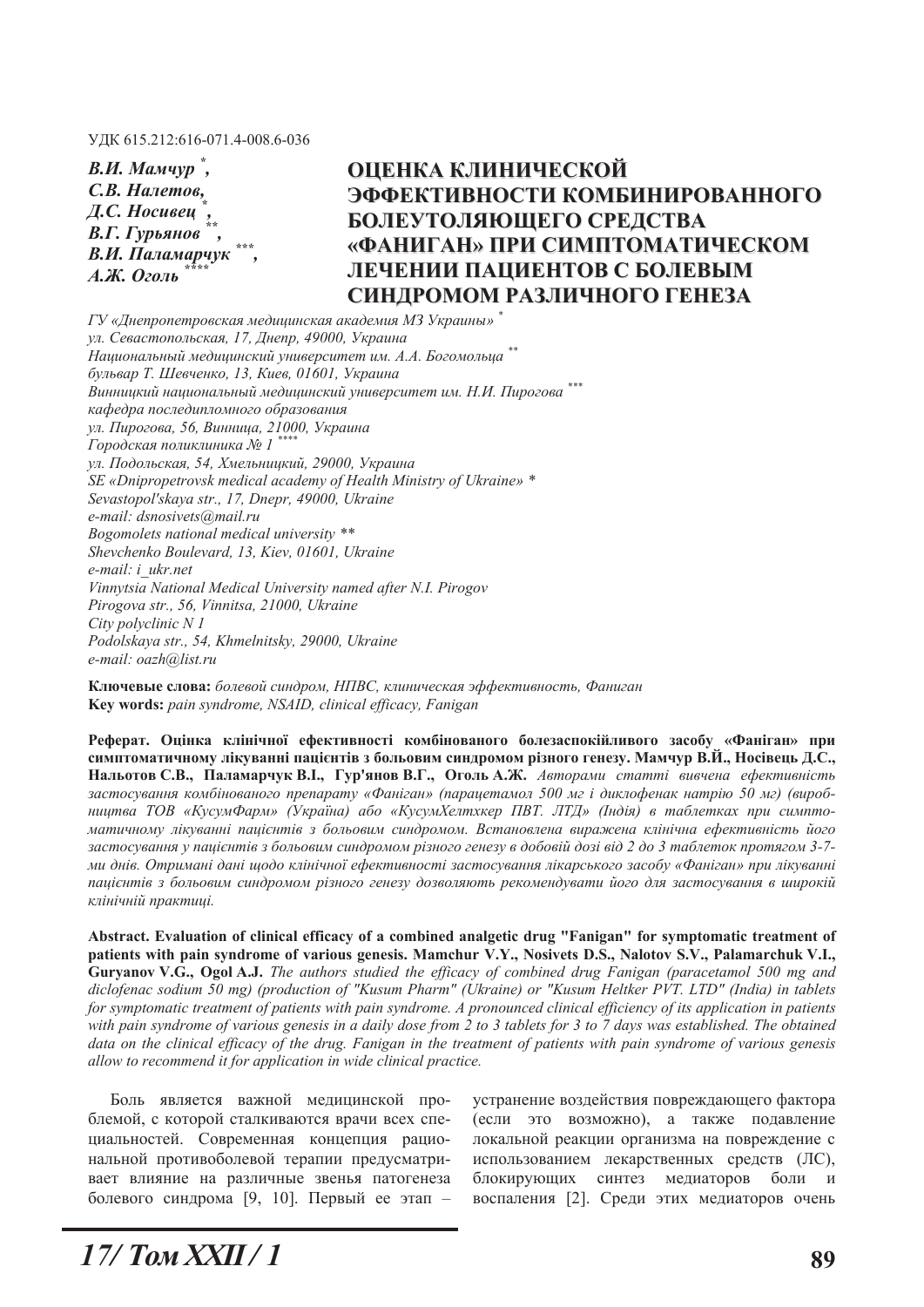важное место принадлежит простагландинам, которые активно синтезируются в области повреждения при участии фермента ЦОГ-2 [8]. Простагландины ответственны за развитие локального отека, повышение проницаемости сосудов, нарушение микроциркуляции, хемотаксис клеток воспалительного ответа и т.д. и непосредственно влияют на процесс возникновения и передачи болевого импульса, вызывая повышение чувствительности периферических ноцицепторов и афферентных нейронов задних рогов спинного мозга [1]. Этот механизм носит универсальный характер в патогенезе болевого синдрома, независимо от причины, вызвавшей локальное повреждение, и является обоснованием для применения НПВП в комплексной анальгетической терапии [11].

НПВП - важнейший инструмент контроля острой и хронической боли, связанной с повреждением и воспалением. Поскольку эффективная аналгезия входит в число принципиальных задач терапии при самых различных нозологических формах, эти препараты используются чрезвычайно широко. Известно, что препараты этой группы регулярно используют в своей работе более 80% врачей различных специальностей [5]. Это определяется уникальным сочетанием противовоспалительных, анальгетических, жаропонижающих и антитромботических свойств, перекрывающих почти весь спектр основных симптомов, наиболее характерных для заболеваний ревматической природы [12].

В клинической практике для купирования болевого синдрома наиболее широко используются НПВП в виде моно- и комбинированных препаратов, в частности наиболее широкое применение получили такие ЛС, как ацеклофенак, диклофенак, ибупрофен, кеторолак, лорноксикам, мелоксикам, метамизол, напроксен, нимесулид, пироксикам, теноксикам, фенилбутазон, флубипрофен, целекоксиб и эторикоксиб [3].

Популярность комбинированных ЛС связана с удобством применения, что способствует соблюдению больным медикаментозного режима, повышением эффективности лечения и невозможностью изменения дозы одного или более компонентов комбинированной формы. Однако изобилие препаратов данной группы на фармацевтическом рынке открывает вопрос об их клинической эффективности и преимуществах по сравнению с другими ЛС [4].

Цель работы - изучение эффективности применения комбинированного ЛС «Фаниган» (парацетамол 500 мг и диклофенак натрия 50 мг) (производства ООО «КусумФарм» (Украина) или «Кусум Хелтхкер ПВТ. ЛТД» (Индия)) в таблетках при симптоматическом лечении пациентов с болевым синдромом.

#### МАТЕРИАЛЫ И МЕТОДЫ ИССЛЕДОВАНИЙ

В исследовании приняли участие 1548 пациентов в возрасте от 18 до 92 лет, которым был показан кратковременный курс обезболивающей симптоматической терапии по поводу болевого синдрома (острого и рецидива хронической боли). Данное исследование проводилось как наблюдательное (неинтервенционное), открытое, несравнительное, в котором ЛС «Фаниган» назначалось по 1 таблетке 2-3 раза в сутки в течение 3-7 дней в соответствии с зарегистрированными показаниями (рис. 1).



Рис. 1. Дизайн клинического исследования эффективности препарата «Фаниган»

Исслелование выполнялось в соответствии с требованиями, предъявляемыми действующим законолательством Украины и в соответствии с этическими принципами Хельсинской Декларации, ICH GCP. Все больные, отобранные для клинического исследования, добровольно давали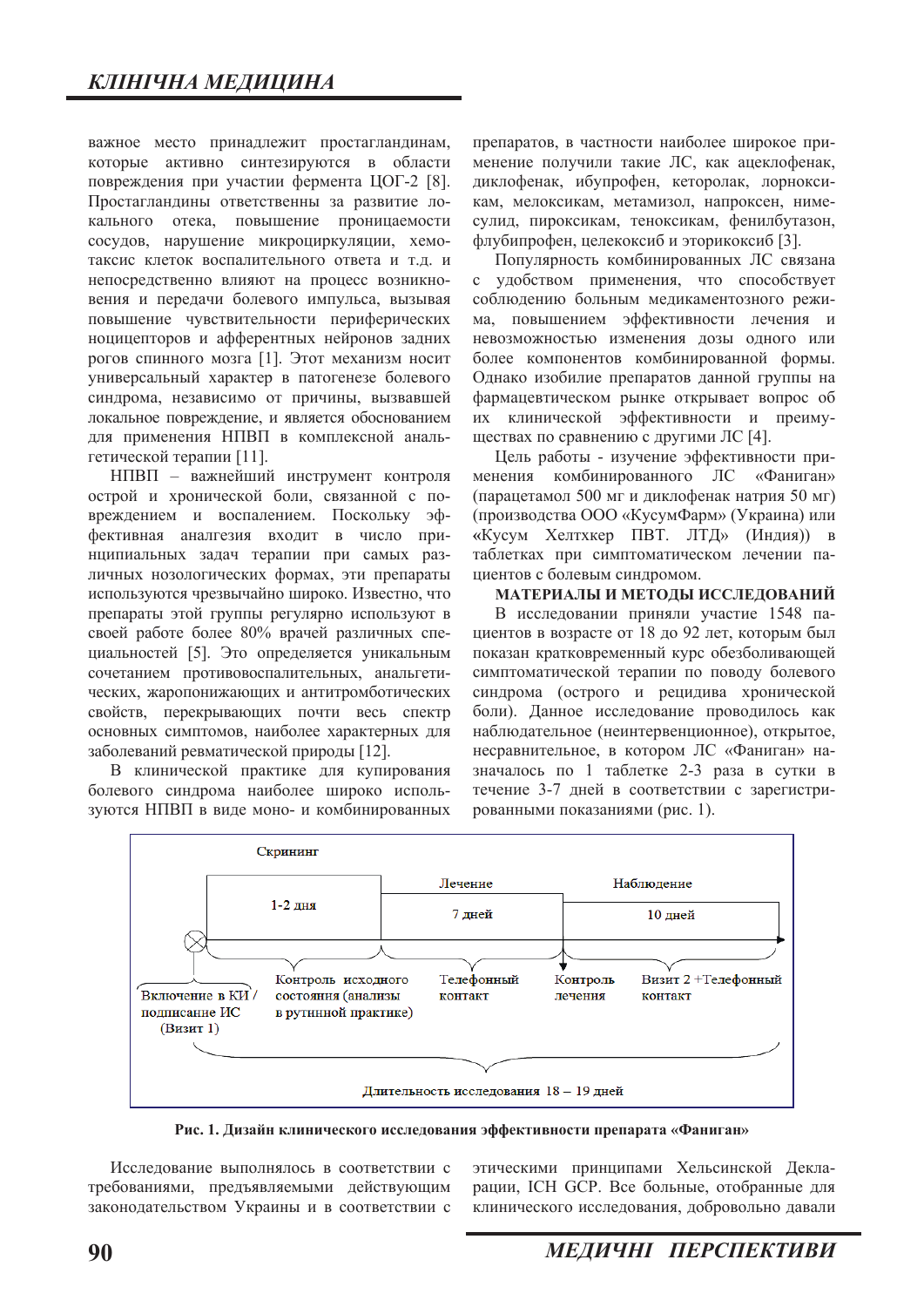письменное информированное согласие на участие в исследовании, а также на обработку их персональных и клинико-лабораторно-анамнестических ланных.

Пациенты соответствовали критериям включения (наличие подписанного Информированного согласия на участие в клиническом исследовании; пациенты мужского и женского пола в возрасте от 18 лет и старше с болевым синдромом различного генеза, которым показан кратковременный курс обезболивающих средств; оценка боли по шкале ВАШ от 5 до 7 баллов) и исключения (гиперчувствительность к диклофенаку, парацетамолу или к любому другому компоненту препарата; острая язва желудка или кишечника; гастроинтенстинальное кровотечение или перфорация; тяжелая печеночная недостаточность (класс Спо Чайлд-Пью, цирроз или асцит); тяжелая почечная недостаточность (клиренс креатинина < 30 мл/мин); тяжелая сердечная недостаточность (СН III-IV); пациенты, у которых в ответ на применение диклофенака, парацетамола, ацетилсалициловой кислоты или других НПВС возникают приступы бронхиальной астмы («аспириновая астма»), крапивница или острый ринит, полипы носа и другие аллергические симптомы; нарушение кроветворения неустановленного генеза; лейкопения: анемия средней и тяжелой степени: врожденная гипербилирубинемия; дефицит глюкозо-6-фосфатдегидрогеназы; воспалительные заболевания кишечника (болезнь Крона или язвенный колит); алкоголизм; лечение послеоперационной боли после операции коронарного шунтирования (или использования аппарата искусственного кровообращения).

Пациенты проходили обследование и мониторинговые процедуры, не выходящие за рамки обычной рутинной медицинской практики. По условиям данного исследования, все включенные в него пациенты в течение индивидуально

подобранного времени, но не более 7-ми дней, получали лечение исследуемым ЛС «Фаниган», согласно инструкции для медицинского применения. Разовая доза - 1 таблетка. Суточная доза - от 2 до 3 таблеток. Максимальная суточная доза – 3 таблетки. Кратность приема – 2-3 раза в сутки.

Курс лечения для каждого пациента подбирался индивидуально и составлял от 1-го до 7ми дней. Дозы ЛС «Фаниган» определялись индивидуально, в зависимости от возраста пациента, характера и течения заболевания, переносимости и лечебной эффективности ЛС.

Для включения пациентов в исследование и дальнейшей оценки эффективности и безопасности симптоматической терапии болевого синдрома с использованием ЛС «Фаниган» пациентам проводили обследование с применением следующих методов: сбор анамнеза; сбор субъективных жалоб; антропометрические измерения; общее объективное обследование (соматический статус) согласно плану, принятому для пациентов определенного (ортопедический, гинекологический и т.д.) профиля; биохимический анализ крови (общий билирубин, АЛТ, АСТ, креатинин, мочевина); общий анализ крови (лейкоциты, эритроциты, гемоглобин, СОЭ).

Общий анализ крови и биохимический анализ крови проводились общепринятыми методами. При оценке лабораторных показателей были использованы общепринятые данные, приведенные в руководствах по гематологии и лабораторным исследованиям (в системе СИ).

Степень выраженности боли определялась пациентом субъективно с использованием визуально-аналоговой шкалы (ВАШ).

Комплексная оценка эффективности симптоматического лечения пациентов с болевым синдромом различного генеза исследуемым ЛС «Фаниган» проводилась по критериям, указанным в таблице 1.

 $Ta6$ лица 1

Шкала оценки эффективности терапии ЛС «Фаниган» (исследователем)

| Эффективность терапии | Баллы    | Признаки (критерии)                                                                                                                                                          |  |  |  |
|-----------------------|----------|------------------------------------------------------------------------------------------------------------------------------------------------------------------------------|--|--|--|
| Высокая               | 3        | Снижение интенсивности болевого синдрома более чем на 50%                                                                                                                    |  |  |  |
| Умеренная             |          | Снижение интенсивности болевого синдрома на 30-50%                                                                                                                           |  |  |  |
| Низкая                |          | Снижение интенсивности болевого синдрома менее чем на 30%                                                                                                                    |  |  |  |
| Отсутствие            | $\bf{0}$ | Отсутствие динамики в интенсивности болевого синдрома (состояние пациента<br>без изменений) или увеличение интенсивности болевого синдрома (ухудшение<br>состояния пациента) |  |  |  |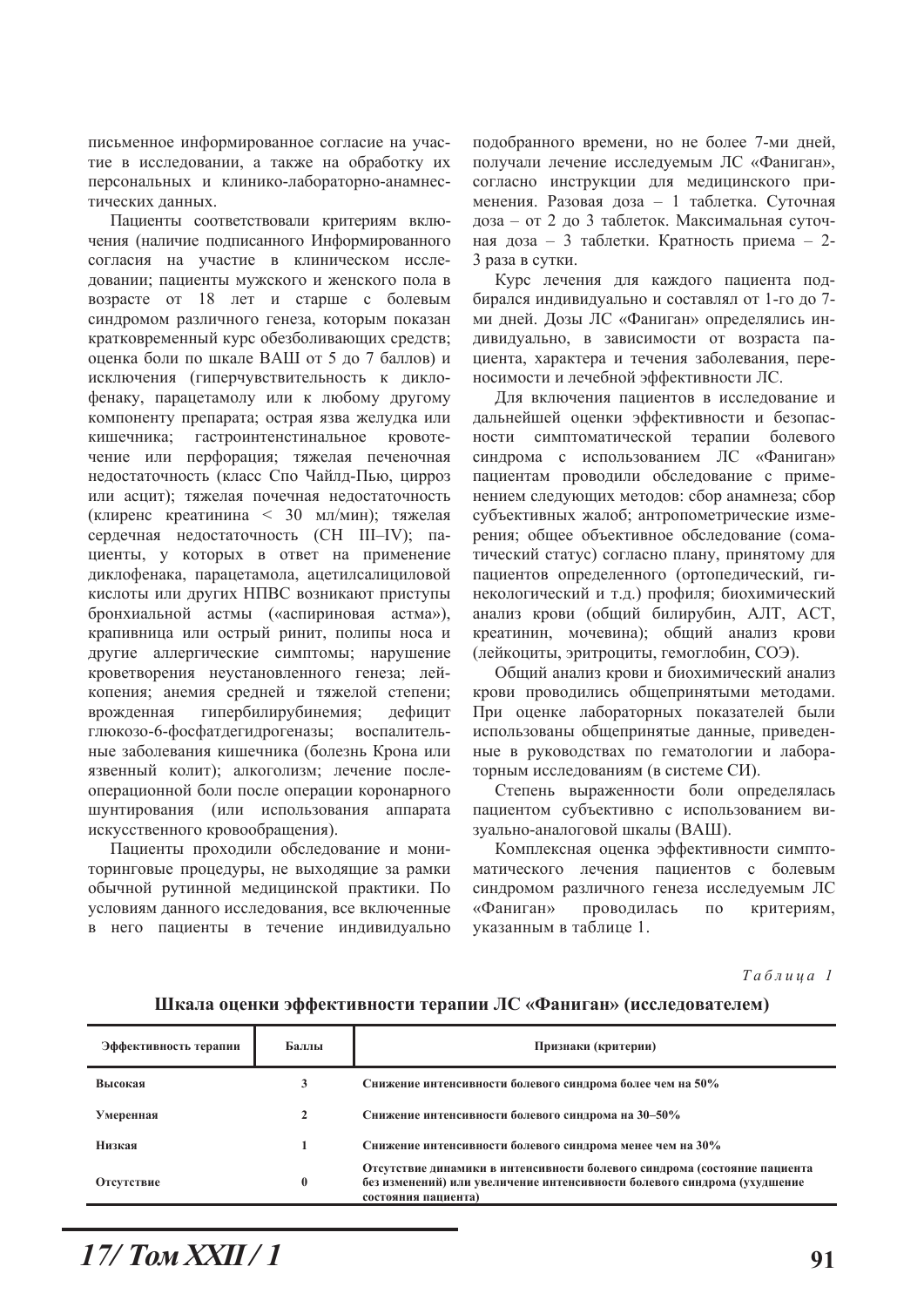Оценка динамики редукции болевого синдрома проводилась путем анализа изменений по шкале ВАШ в процентах по отношению к интенсивности боли до лечения, взятой за 100%, в соответствии с критериями включения.

Оценка пациентом эффективности лечения болевого синдрома исследуемым ЛС «Фаниган» производилась на основании его субъективных ощущений (табл. 2).

#### $Ta6\n$ <sub>µ</sub>\n<i>ua</i> 2\n</sub>

## Шкала оценки эффективности терапии ЛС «Фаниган» (пациентом)

| Эффективность терапии     | Баллы | Признаки (критерии)                                      |  |  |
|---------------------------|-------|----------------------------------------------------------|--|--|
| Очень хорошая             |       | Боль сильно уменьшилась (вплоть до полного исчезновения) |  |  |
| Хорошая                   |       | Боль значительно уменьшилась                             |  |  |
| <b>Удовлетворительная</b> |       | Боль немного уменьшилась                                 |  |  |
| Неудовлетворительная      | 0     | Боль нисколько не уменьшилась                            |  |  |

Статистический анализ результатов исследования проводился в авторском пакете MedStat (Лях Ю.Е., Гурьянов В. Г., 2004-2013) и статистическом пакете анализа MedCalc v.15.10.0 (MedCalcSoftWarebvba, 1993-2015). Для представления данных в случае нормального закона распределения рассчитывалось среднее значение  $(\overline{X})$  и среднее квадратичное отклонение показателя (±S) показателя, в случае закона распределения, отличного от нормального, рассчитывалось медианное значение показателя  $(Me)$ , значение первого  $(Q_I)$  и третьего  $(Q_{III})$ квартилей. Для оценки средних значений показателей рассчитывался также 95% доверительный интервал (95% ДИ). При оценке

динамики изменения показателей были использованы методы дисперсионного анализа для повторных измерений либо критерий Фридмана. При сравнении значения показателей до и после приема препарата использовался критерий Т-Вилкоксона для связанных выборок. Во всех случаях критический уровень значимости выбран равным 0,05 [6, 7].

#### РЕЗУЛЬТАТЫ И ИХ ОБСУЖДЕНИЕ

Анализ представленных результатов выявил ежелневное статистически значимое снижение ошушения интенсивности боли папиентами после приема препарата (р <0,001) (табл. 3).

 $Ta6\n$ <sub>µ</sub>\n<i>ua</i> 3\n</sub>

| День<br>исследования |                 | $\overline{X}$ ± S               | % облегчения боли,   | Уровень значимости<br>различия, р |  |
|----------------------|-----------------|----------------------------------|----------------------|-----------------------------------|--|
|                      | До приема<br>ЛС | Через 60 мин. после<br>приема ЛС | Me $(QI - QIII)$     |                                   |  |
| 1-й день (n=1548)    | $6,1{\pm}1,6$   | $4,2 \pm 1,8$                    | $25,0(16,7-40,0)$    | < 0.001                           |  |
| 2-й день (n=1546)    | $5,6{\pm}1,5$   | $3,6{\pm}1,7$                    | $29,0(20,0-45,0)$    | < 0.001                           |  |
| 3-й день (n=1538)    | $4,8 \pm 1,5$   | $3,0+1,6$                        | $33,3(25,0-50,0)$    | < 0.001                           |  |
| 4-й день (n=1489)    | $4,2\pm 1,5$    | $2,4\pm 1,5$                     | $40,0(28,6-58,3)$    | < 0.001                           |  |
| 5-й день (n=1445)    | $3,6{\pm}1,6$   | $1,9+1,4$                        | $50,0$ $(33,3-73,3)$ | < 0.001                           |  |
| 6-й день (n=995)     | $3,2+1,6$       | $1,6+1,2$                        | $50,0$ $(37,8-75,0)$ | < 0.001                           |  |
| 7-й день (n=880)     | $2,5+1,7$       | $0,9{\pm}1,2$                    | $83.3(50.0-100)$     | < 0.001                           |  |

## Степень выраженности болевых ощущений по шкале ВАШ у пациентов, которые были включены в исследование (n = 1548), на фоне приема ЛС «Фаниган»

Примечание: изменение показателя ВАШ после приема ЛС статистически значимо (р <0,05; Критерий Т-Вилкоксона для связанных выборок).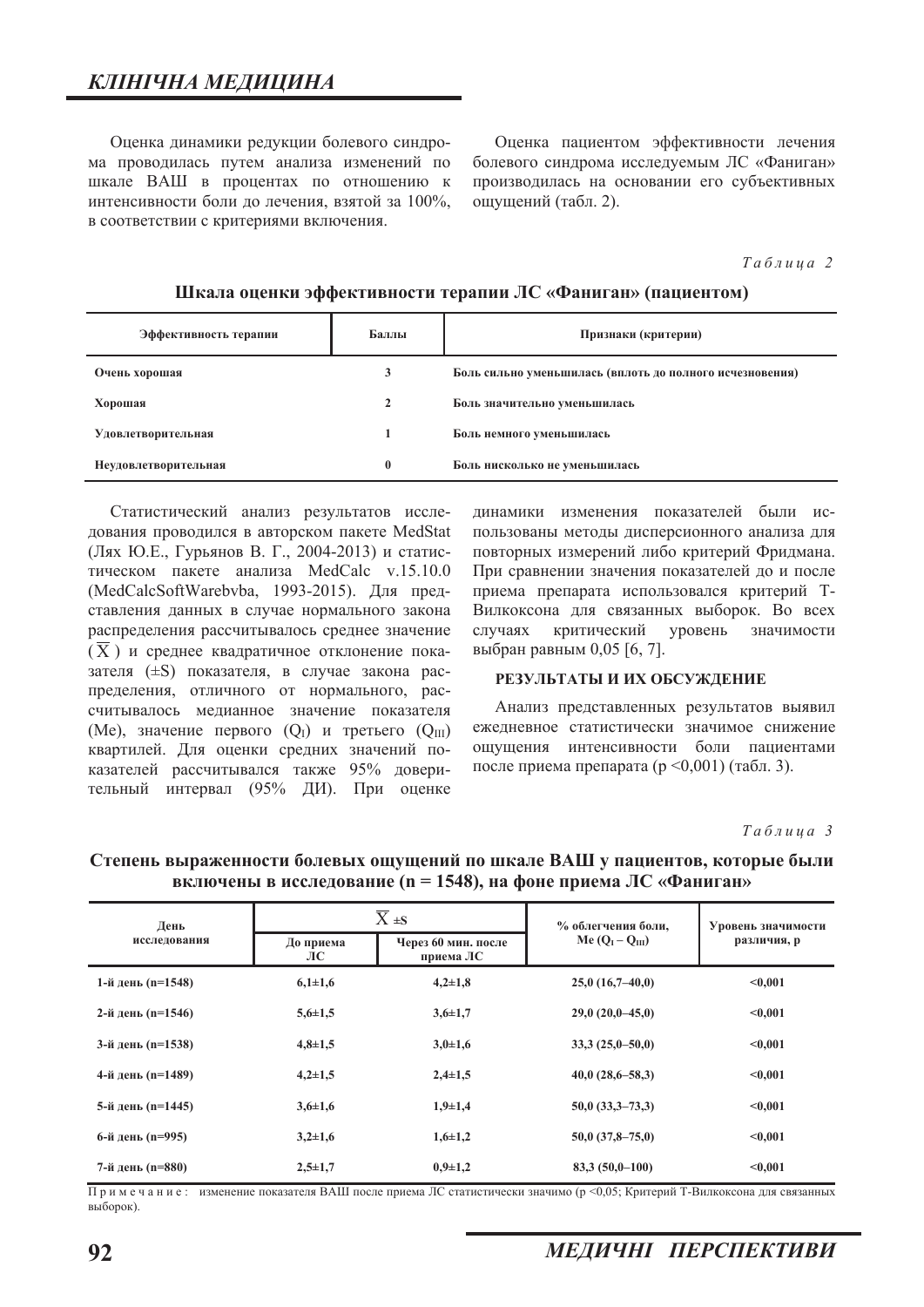Для оценки долгосрочного влияния на болевой синдром терапии с использованием комбинированного ЛС «Фаниган» была изучена динамика изменения степени выраженности болевых ощущений по шкале ВАШ в утренние часы до приема препарата (рис. 2).



Рис. 2. Динамика изменения степени выраженности болевых ощущений по шкале ВАШ у пациентов с болевым синдромом, которые были включены в исследование (n = 1548), на фоне терапии с использованием ЛС «Фаниган» (до приема препарата; указаны среднее значение и 95% ДИ)

Анализ полученных результатов выявил наличие (р <0,001) нисходящего тренда среднего значения степени выраженности болевых ощущений (по шкале ВАШ) утром до приема препарата (в среднем уменьшение составило 0,6 баллов/сутки), что свидетельствует о долгосрочном влиянии терапии с использованием ЛС «Фаниган» на болевой синдром. Данный терапевтический эффект ЛС «Фаниган», по-видимому, связан с выраженным противовоспалительным действием диклофенака натрия на этиопатогенетические механизмы болевого синдрома.

Для изучения влияния продолжительности лечения на терапевтический эффект ЛС «Фаниган» нами была изучена динамика снижения интенсивности боли по шкале ВАШ (в % от исходного уровня) после приема препарата  $(*YT*pon)$  $(*pnc. 3*).$ 

Анализ представленных данных (рис. 3) о динамике снижения интенсивности боли по шкале ВАШ (в % от исходного уровня) после приема ЛС «Фаниган» (утро, через 60 мин после приема

препарата) позволяет сделать вывод о наличии (р<0,001) восходящего тренда в сторону уменьшения степени выраженности болевых ощущений с увеличением продолжительности терапии (в среднем увеличение составило 9,7% / сутки). Так, если в 1-й день % снижения интенсивности боли после приема ЛС «Фаниган» в среднем составил  $Me=25\%$  (Q<sub>I</sub>=16,7%; Q<sub>III</sub>=40,0%), то на 7-е сутки этот показатель увеличился, и в среднем составил Ме=83,3% (Q<sub>I</sub>=50,0%; Q<sub>III</sub>=100%).

Для изучения эффективности обезболивающей терапии у пациентов с болевым синдромом различного генеза нами был проведен анализ соответствующих показателей в разных клинических группах пациентов. Так, при проведении анализа динамики интенсивности степени выраженности болевых ощущений по шкале ВАШ у пациентов с болевым синдромом различного генеза, которые были включены в исследование (n=1548), на фоне терапии с использованием ЛС «Фаниган» было выявлено статистически значимое (p<0,05) снижение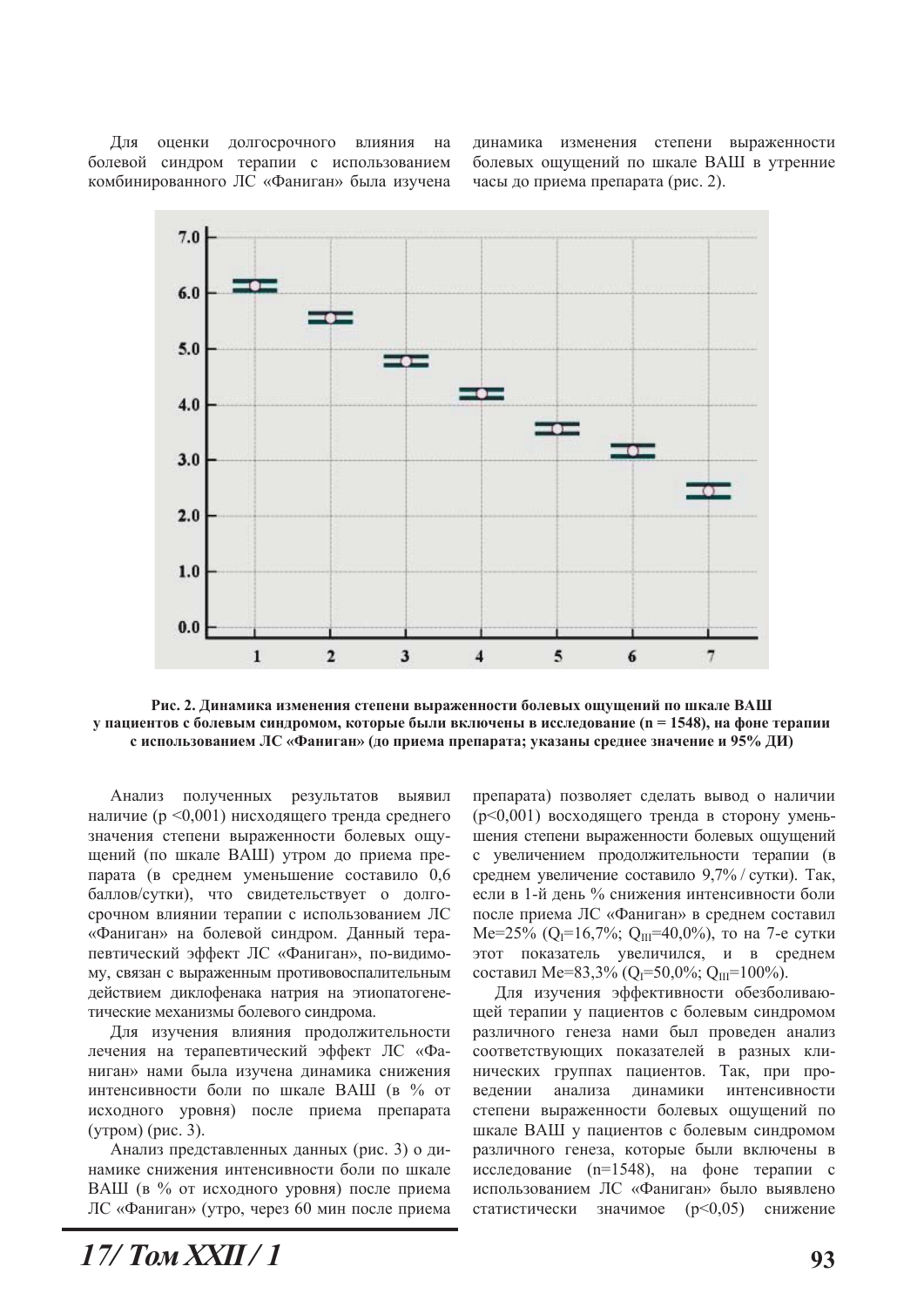среднего значения показателя для всех групп больных во все дни измерения. При этом если до начала терапии ЛС «Фаниган» среднее значение показателя ВАШ составило  $6,1\pm1,6$  балла, то на 3-й день (утро, до приема препарата) оно было уже 4,8 $\pm$ 1,5 балла (р<0,05), на 5-й день (утро, до приема препарата) еще более снизилось до

3,6 $\pm$ 1,6 балла (р<0,05), а на 7-й день терапии (утро, до приема препарата) было в среднем лишь 2,5 $\pm$ 1,7 балла (р<0,05). Анализ также выявил наличие (p<0,001) нисходящего тренда (рис. 2) среднего значения показателя степени выраженности болевых ошушений по шкале ВАШ.



Рис.3. Динамика уменьшения степени выраженности болевых ощущений по шкале ВАШ **(в % от исходного уровня) после приема ЛС «Фаниган» у пациентов с болевым синдромом,** которые были включены в исслелование (n = 1548), на фоне терапии с использованием ЛС «Фаниган» (через 60 мин. после приема препарата; указаны Ме, Q<sub>I</sub> и Q<sub>III</sub>)

Также было выявлено клинически (снижение в среднем было более 30% через 60 мин. после приема препарата) и статистически значимое (р<0,05) снижение интенсивности болевого ощущения по шкале ВАШ уже с первых дней приема препарата. При этом выявлено наличие  $(p<0.001)$ восходящего тренда (рис. 3) среднего значения показателя снижения интенсивности боли по шкале ВАШ (в % от исходного уровня) с увеличением продолжительности терапии. Так, если на 3-й день терапии снижение степени выраженности (интенсивности) болевых ошушений по ВАШ в среднем составило  $40.4\pm 23.3\%$ , то на 7-й день терапии данный показатель увеличился в среднем до 73,3±28,1%.

При проведении анализа динамики эффективности терапии с использованием ЛС «Фаниган» у пациентов с болевым синдромом различного генеза было выявлено наличие восходящего тренда (р<0,001 по критерию Фридмана) данного показателя с увеличением длительности приема препарата. Так, на 5-й день терапии умеренная и высокая эффективность наблюдались в 27,8% и в 53,5% случаях соответственно (средняя оценка эффективности 2,3±0,8 балла). На 7-й день терапии ЛС «Фаниган» ее эффективность у пациентов с болевым синдромом различного генеза достигла своих максимальных значений, а именно: умеренная и высокая эффективность наблюдались в 15,0% и в 78,2% случаях соответственно (средняя оценка эффективности 2,7±0,6 балла).

Проведенный сравнительный анализ между выделенными клиническими группами относительно динамики эффективности терапии с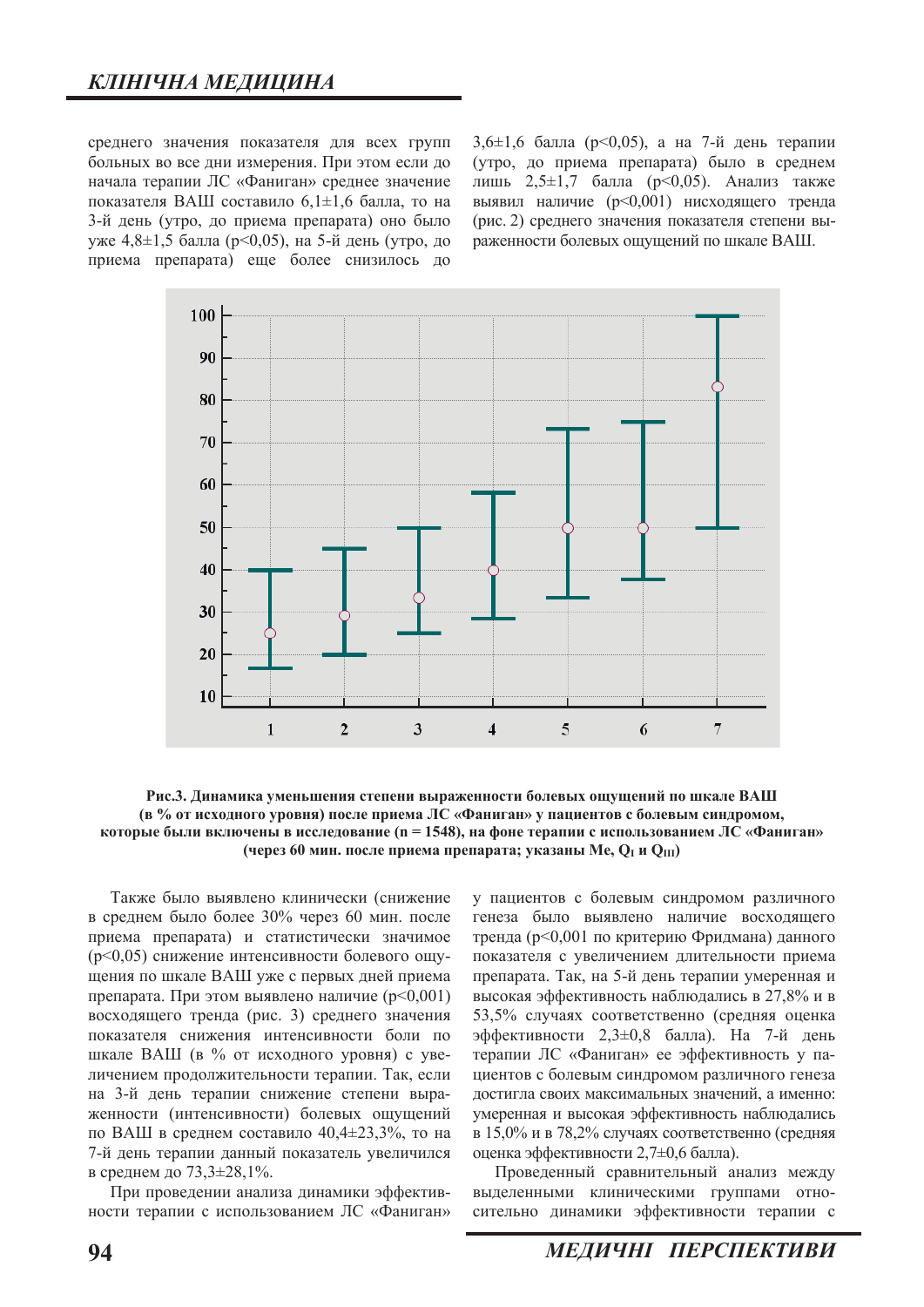использованием ЛС «Фаниган» у пациентов с болевым синдромом не выявил значимых различий между группами по данному критерию, что может свидетельствовать об отсутствии значимого влияния генеза болевого синдрома на выраженность терапевтического эффекта изучаемого ЛС.

Анализ вышеуказанных данных показал, что на протяжении лечения соотношение между пациентами с различной эффективностью менялось (выявлено наличие тренда,  $p<0,05$ ) в сторону увеличения количества пациентов с умеренной и высокой эффективностью. Так, если

на 3-й день приема ЛС Фаниган эффективность обезболивающей терапии у пациентов данной выборки оценивалась исследователем как «высокая» в 28,9% случаях, «умеренная» - в 30,8% случаях и «низкая» - в 40,2% случаях, то на 5-й день эти показатели уже составляли 53,5% (высокая эффективность), 27,8% (умеренная эффективность) и 18,6 % (низкая эффективность). На 7й день лечения эффективность обезболивающей терапии ЛС «Фаниган» была оценена как «высокая» в 78,2% случаях, «умеренная» – в 15,0% случаях и «низкая» - 6,8% случаях (табл. 4).

 $Ta6$ лииа 4

| День<br>терапии | Всего<br>осталось в лечении |               | Эффективность        |               |                           |               |                       |               |                           |               |
|-----------------|-----------------------------|---------------|----------------------|---------------|---------------------------|---------------|-----------------------|---------------|---------------------------|---------------|
|                 |                             |               | Высокая<br>(3 балла) |               | Умеренная<br>$(2.6a$ лла) |               | Низкая<br>$(1 6a$ лл) |               | Отсутст-вие<br>(0 баллов) |               |
|                 | абс.                        | $\frac{0}{0}$ | абс.                 | $\frac{0}{0}$ | абс.                      | $\frac{0}{0}$ | абс.                  | $\frac{0}{0}$ | абс.                      | $\frac{0}{0}$ |
| $3-й$           | 1538                        | 100           | 445                  | 28,9          | 474                       | 30,8          | 618                   | 40,2          | 1                         | 0,1           |
| 5-й             | 1445                        | 100           | 772                  | 53,5          | 402                       | 27,8          | 269                   | 18,6          | $\overline{2}$            | 0,1           |
| $7-$ й          | 880                         | 100           | 688                  | 78,2          | 132                       | 15,0          | 60                    | 6,8           | $\overline{\phantom{0}}$  | -             |

**Характеристика выборки пациентов с болевым синдромом, которые были включены в исследование (n= 548), в зависимости от эффективности терапии ЛС «Фаниган»** 

Проведенный сравнительный анализ между выделенными клиническими группами пациентов с болевым синдромом данной выборки относительно достигнутого уровня эффективности не выявил существенных различий между группами по данному критерию в течение всего периода приема исследуемого ЛС. При этом если в первые три дня терапии эффективность в группе больных «Ревматоидный артрит» и «Остеоартроз» была несколько выше, чем в группе «Острая боль в позвоночнике» (p<0,05), то к 7-му дню терапии статистически значимого различия эффективности между этими группами уже не было выявлено (р>0,05).

Анализ полученных данных показал, что на 7й день терапии эффективность терапии оценивалась пациентами как «очень хорошая» (3 балла) в 51,1 % случаев, «хорошая» (2 балла) – в 45,% случаев и «удовлетворительная» (1 балл) в 3,1% случаев. В 0,3% случаях (четыре пациента с остеоартрозом и один пациент с острой болью в позвоночнике) эффективность терапии ЛС «Фаниган» была оценена как «ее отсутствие». Изучение этого же показателя эффективности терапии у выделенных клинических групп

пациентов продемонстрировало отсутствие сушественных различий между ними.

### **ВЫВОДЫ**

1. Комбинированный препарат «Фаниган» (производства «Кусум Хелтхкер ПВТ. ЛТД» (Индия) или ООО «Кусум Фарм» (Украина)) обладает выраженной клинической эффективностью при его применении у пациентов с болевым синдромом различного генеза в суточной дозе от 2 до 3 таблеток на протяжении 3-7-ми дней. Так, клинически (более чем на 30% изменение показателя) и статистически значимое ( $p<0.001$ ) снижение интенсивности боли по шкале ВАШ (через 60 мин. после приема препарата) наблюдалось уже с первого дня приема препарата и с продолжительностью терапии данный показатель изменялся в сторону увеличения (в среднем увеличение составляло 9,7% в сутки) достигнув к 7-му дню терапии Ме=83,3%  $(QI=50,0\%;QIII=100\%).$ 

2. Применение ЛС «Фаниган» у пациентов с болевым синдромом различного генеза в суточной дозе от 2-х до 3-х таблеток на протяжении 3-7-ми дней оказывало положительное влияние на самочувствие пациентов. Так, на 7-е